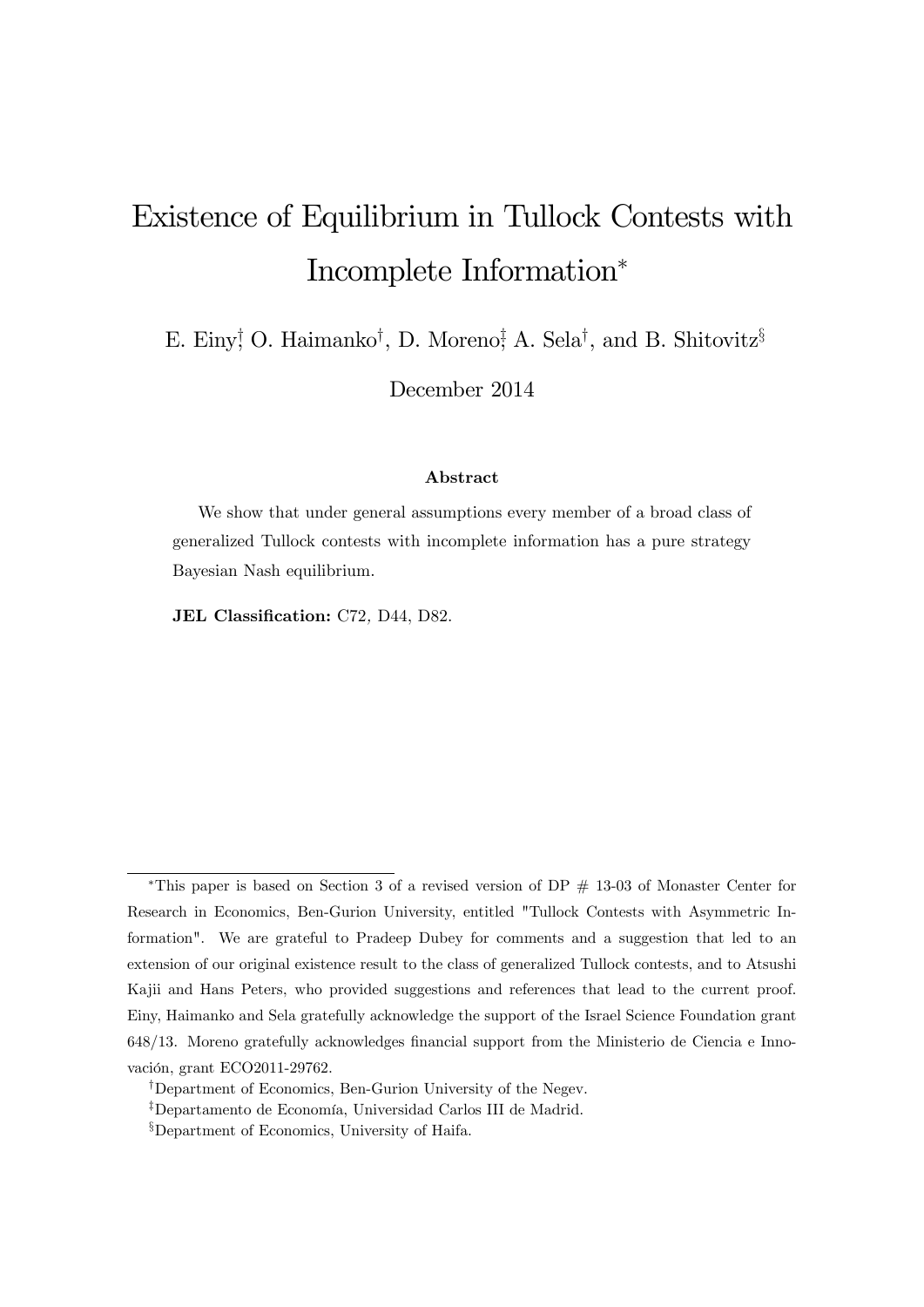## 1 Introduction

The simplest form of a Tullock contest – see Tullock  $(1980)$  – is a "lottery contest", in which each player's probability of winning the prize is the ratio of the effort he exerts and the total effort exerted by all players. Tullock (1980) also considers a more general class of contests, in which the probability of success is taken to be the ratio between the individual and the total "productivities" of the efforts, where the productivity of effort is linked to the effort by a power function with a positive exponent<sup>1</sup>. Tullock's framework is a frequent choice in modelling contests with imperfect discrimination, and Baye and Hoppe  $(2003)$  have identified a variety of economic settings (rent-seeking, innovation tournaments, patent races) which are strategically equivalent to Tullock contests. In addition, Tullock contests arise by design, e.g., in sport competition, internal labor markets  $-\alpha$  axiomatic justification for the class of success functions has been offered in a number of studies; see, e.g., Skaperdas (1996) and Clark and Riis (1998).

The existence of (pure strategy) Nash equilibria in Tullock contests with complete information has long been known; such equilibria were studied, e.g., by Perez-Castrillo and Verdier (1992) for symmetric Tullock contests, and by Cornes and Hartly (2005) for asymmetric contests. Szidarovszky and Okuguchi (1997) established existence and uniqueness of equilibrium for contests with a proportional success function more general than that of Tullock (1980), where each player's probability to win is given by the ratio between the productivity of that player's effort and the sum of productivities of all players, and the "production function for lotteries"<sup>2</sup> of each player  $$ determining his effort's productivity  $-$  is twice continuously differentiable, strictly increasing, concave, and vanishing at zero.

Although the bulk of research on Tullock contests had the complete information case at its focus, there is a growing number of works dedicated to the study of pure strategy equilibria in Tullock contests with incomplete information. To mention some key contributions, Hurley and Shogren (1998), Malueg and Yates (2004), and Fey (2008) consider two-player Tullock lottery contests in the independent private

<sup>&</sup>lt;sup>1</sup>The exponent r determines the type of returns to scale of the production function for lotteries: the returns are decreasing when  $r < 1$ , constant when  $r = 1$ , and increasing when  $r > 1$ .

<sup>2</sup>We borrow this term from Szidarovszky and Okuguchi (1997).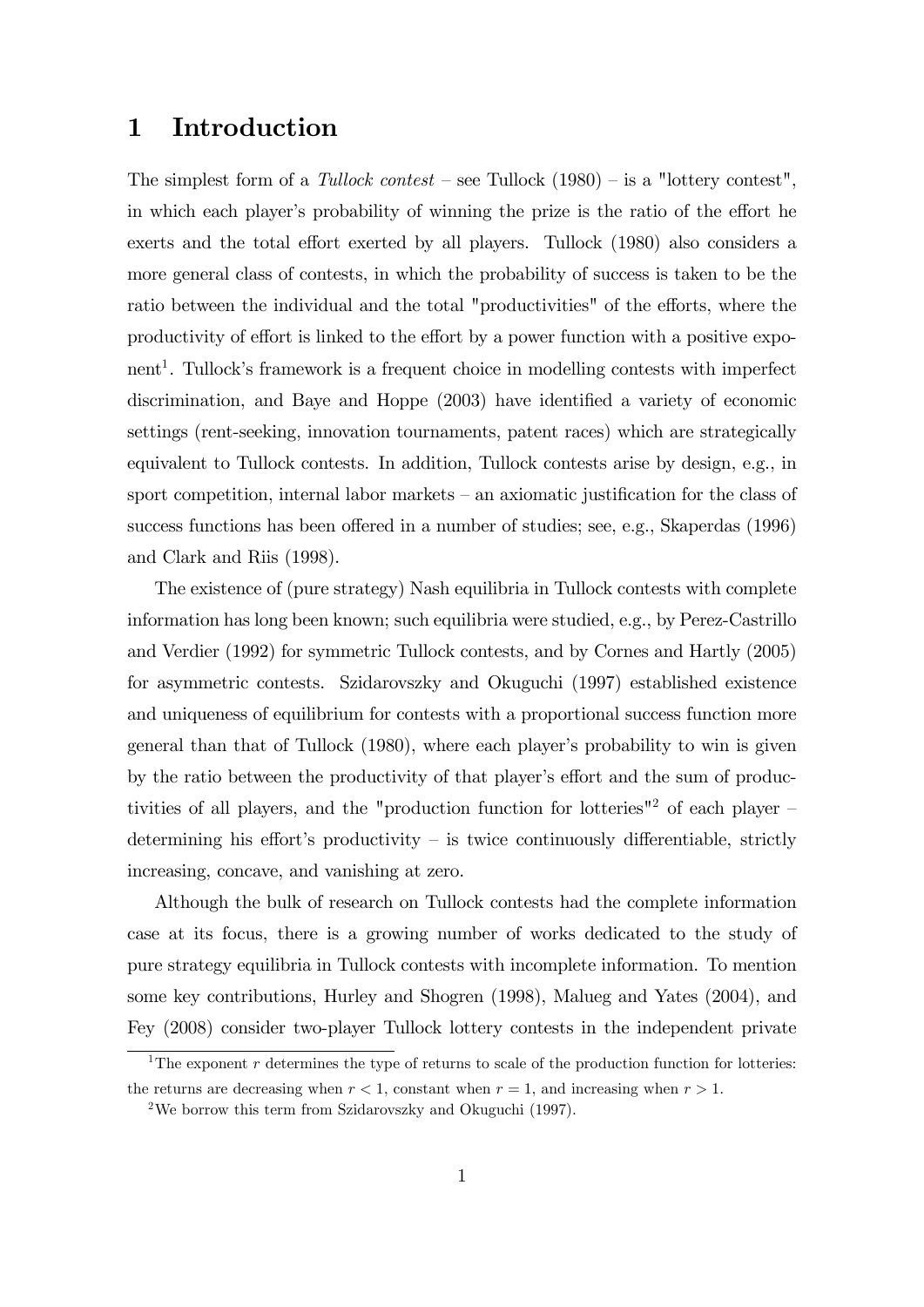value framework. Ryvkin (2010) extends the equilibrium existence results of Fey (2008) into the symmetric multi-player setting, while allowing a general Szidarovszky and Okuguchi (1997) type of the contest success function and a general continuous distribution of the players' cost parameters. Warneryd  $(2012)$  also considers mutliplayer contests, but in his model the (continuously distributed) value for the prize is common, and the are two types of players who are either completely informed or uninformed about the value. Wasser (2013) proves an equilibrium existence result for general private-value imperfectly discriminating contests, under the assumption that the contest success function is continuous everywhere.<sup>3</sup>

The purpose of this work is to establish an equilibrium existence result for a broad class of Tullock contests with incomplete (and generally asymmetric) information. In our setting, each player's value for the prize, his cost of effort, and the contest success function (specifying the probability distribution that is used to allocate the prize for each profile of efforts) may depend on the state of nature. The set of states of nature need not be finite or countable. Players have a common prior belief, but upon realization of a state of nature, and prior to taking action, each player observes some event that contains the realized state of nature. The information of each player at the moment of taking action is described by a (finite or countable) partition of the set of states of nature. An incomplete information contest is therefore formally described by a set of players, a probability space describing players' uncertainty and their prior belief, a collection of partitions of the state space describing the players' information, a collection of state-dependent functions describing the players' values and costs, and a state-dependent success function. This representation accommodates the Harsanyi types model, in which players' type sets are finite or countable  $-$  see Jackson (1993) and Vohra (1999). (In a similar framework, but with finitely many states of nature, Einy et al (2001, 2002), Forges and Orzach (2011), and Malueg and Orzach (2009, 2012) study common-value first- and second-price auctions.

An incomplete information contest will be termed a generalized Tullock contest if its success function has the following three properties at each state of nature: (i) when the total effort is positive, each player's probability of winning the prize is continuous

 $3$ Wasser (2012) also considers modified Tullock lottery contests in which the proportional success function is made continuous when all efforts are zero, by adding a positive fixed "noise" parameter to the numerator and the denominator of the ratio.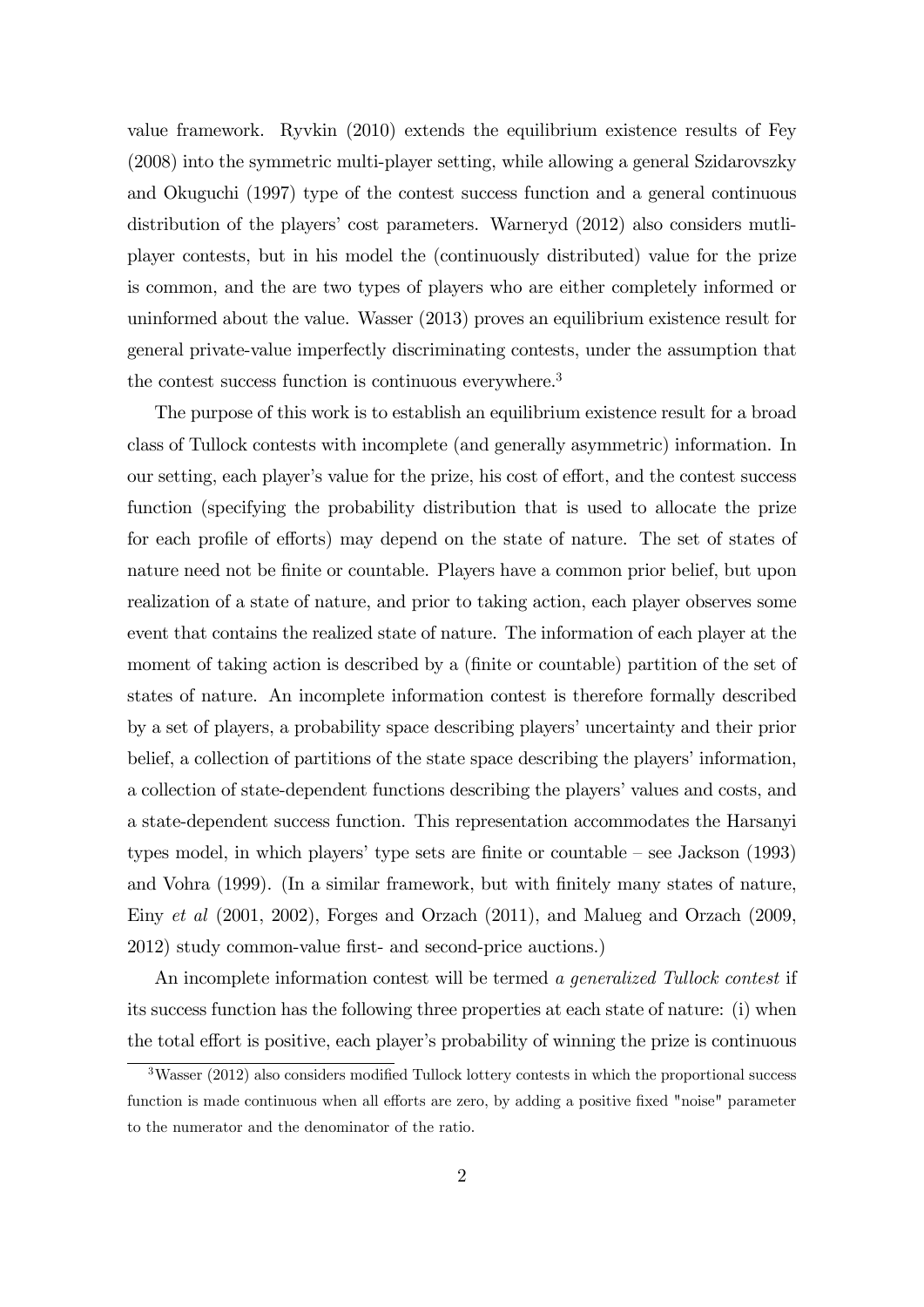with respect to the efforts of all players; (ii) each player's probability of winning is non-decreasing and concave in his own effort (and hence exhibits decreasing returns); (iii) if only one player exerts positive effort, then his probability of winning is  $1 - i.e.,$ his effort is perfectly discriminated in this case. We will also assume that all players' cost functions are strictly increasing, convex, continuous, and vanishing at zero.

The proportional success function underlying the Tullock lottery contest obviously satisfies  $(i)$ – $(iii)$ , and so do the more general proportional success functions considered in Szidarovszky and Okuguchi (1997); in fact, in order to satisfy  $(i)$ –(iii) the production functions for lotteries in Szidarovszky and Okuguchi (1997) set-up need not be differentiable. Furthermore, our assumptions allow for a great deal more interdependence between the players' efforts in determining the winning probabilities compared to what is entailed by the additive separability in aggregating effort productivities in proportional success functions.

Unlike in earlier works, the success function in a generalized Tullock contest may well vary with the state of nature.<sup>4</sup> We do not limit the set of states of nature be finite or countable, although each player can have at most countably many information sets (corresponding to "types" in the Harsanyi framework). In this aspect our work differs from Ryvkin (2010), Warneryd (2012), and Wasser (2013), who do allow types sets that are a one-dimensional continuum. However, as has already been mentioned, in Ryvkin (2010) the players are ex ante symmetric, while the generalized Tullock contests that we consider need not exhibit any symmetry. Further, in Warneryd (2012) the common value for the prize is given by the type of each informed player (as the players can either possess full information about the value or have no information at all besides their prior belief), and in Wasser (2013) the private value for the prize is assumed to be non-decreasing in the player's type<sup>5</sup>. Importantly, our model of generalized Tullock contests (which accommodates both private or common values) imposes no restrictions on how the value depends on the state of nature, or on the players' private information.

<sup>&</sup>lt;sup>4</sup>We will introduce an assumption (numbered as (vi) in the text) that will limit the variability of the success function with the state of nature, but only when the set of states of nature is uncountable.

 $5$ Another notable difference between our model and Wasser (2013) is, as has already been mentioned, in his assumption that the contest success function is continuous for all effort profiles, which is not the case even in the simplest Tullock lottery contest.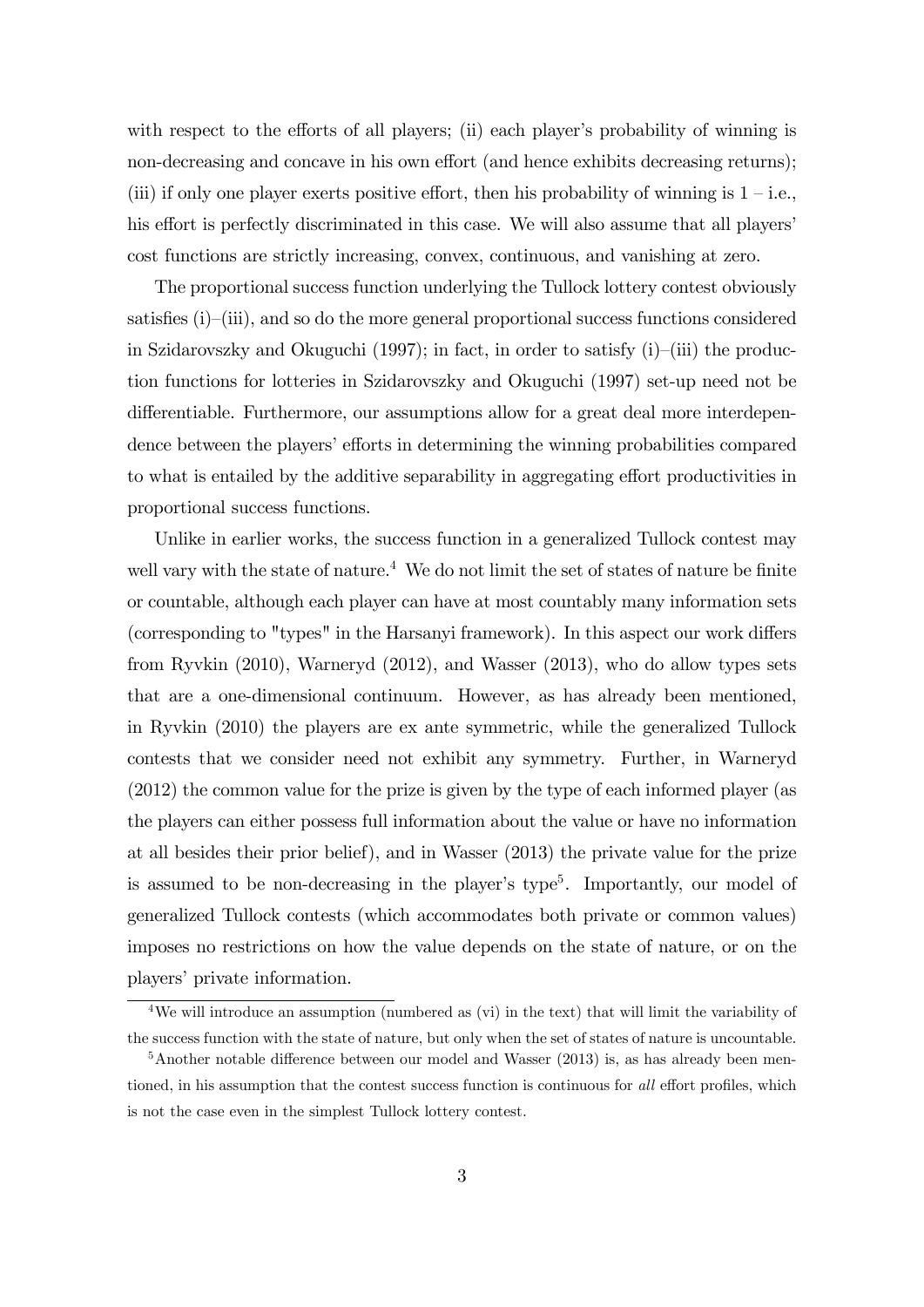We will show that any generalized Tullock contest has a pure strategy Bayesian Nash equilibrium. Our proof uses the equilibrium existence theorem of Reny (1999), and, to our knowledge, is the first work on Tullock contests to rely on this tool. The main step of the proof is showing that a generalized Tullock contest is a better-replysecure game, which is one of the main premises for Reny's theorem<sup>6</sup>. Better reply security of the expected payoff functions is a weakening of the usual continuity requirement (the latter would have allowed us to use of the standard Nash's equilibrium  $ext{extence theorem}^7$ . However, the expected payoff functions are not continuous when all strategies prescribe zero effort at some states of nature, due to the inherent discontinuity of all contest success functions satisfying  $(i)$ – $(iii)$  above at the zero effort profile. Thus, it is the possibility to rely on the property of better reply security, weaker than continuity, that allows establishing equilibrium existence, due to the theorem of Reny (1999).

The rest of the paper is organized as follows: Section 2 describes the general setting of contests with incomplete information and introduces generalized Tullock contests, and Section 3 contains our result on the existence a pure strategy Bayesian Nash equilibrium.

# 2 Generalized Tullock contests

#### 2.1 Contests with Incomplete Information

A group of players  $N = \{1, ..., n\}$ , with  $n \geq 2$ , compete for a prize by choosing a level of effort in  $\mathbb{R}_+$ . Players' uncertainty about the state of nature is described

 $6$ The other conditions, which are the compactness of the players' strategy sets and quasi-concavity of the (expected) payoff functions in players' own strategies, hold (either directly or through an equivalent modification) in our model, as the proof will show.

 $7$ The use of Nash's existence theorem is still a viable alternative when there are finitely many states of nature. In the latter case, Einy et al  $(2013)$  (the discussion paper upon which the current work is based) provide a proof that first considers "truncated" contests in which players choose efforts from a compact interval with a positive lower bound, on which the expected payoff functions are continuous, thereby allowing the use of the Nash's theorem to deduce the existence of equilibrium. The crux of the proof is to show that a limit point of the sequence of equilibria of truncated contests with a lower bound on players' efforts approaching zero is an equilibrium in the original contest.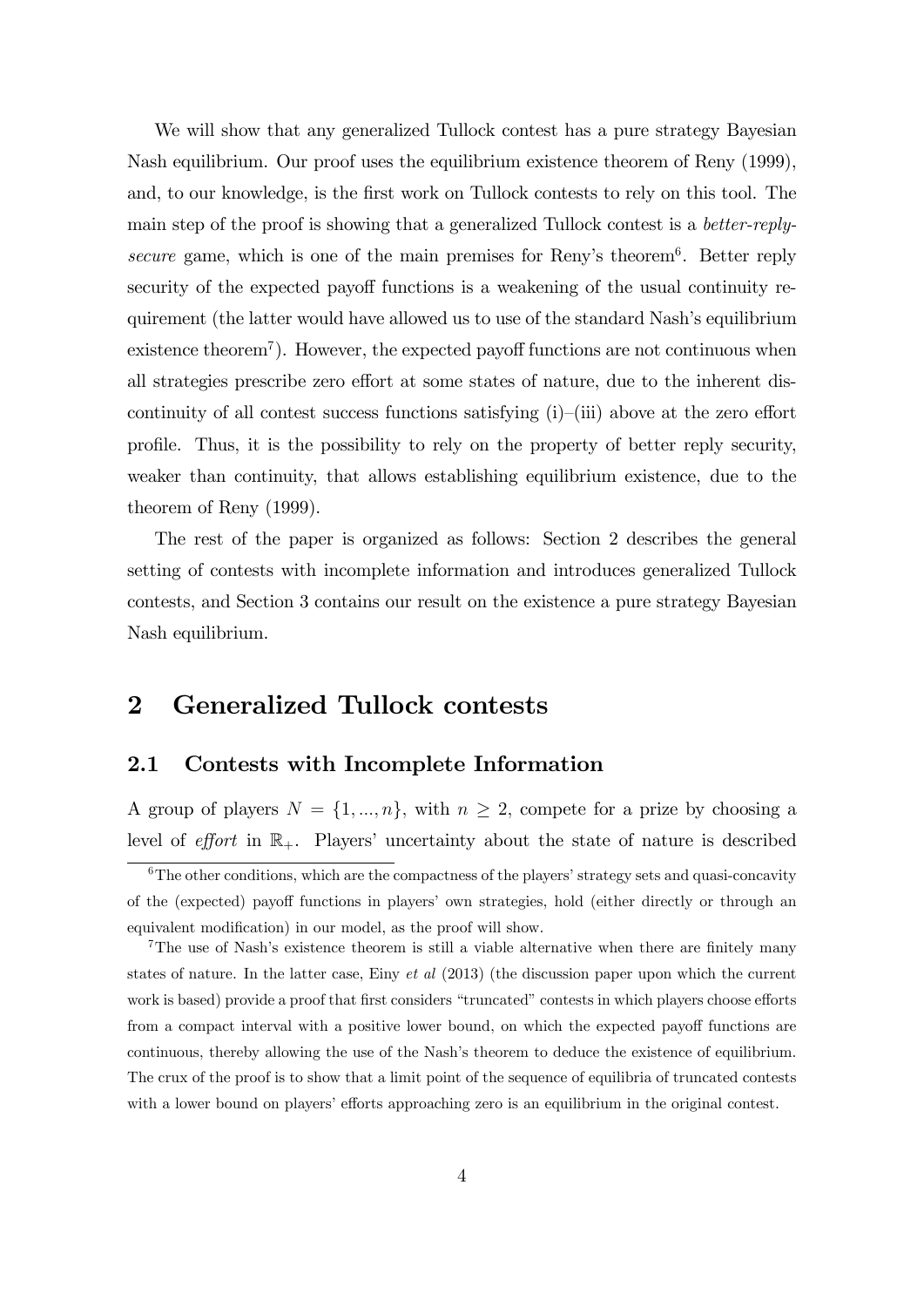by a probability measure  $p$  (representing the players' common prior belief) over a measurable space  $(\Omega, \mathcal{F})$  of states of nature. The private information about the state of nature of player  $i \in N$  is described by an F-measurable and at most countable partition  $\Pi_i$  of  $\Omega$  (w.l.o.g. we will assume that  $p(\pi_i) > 0$  for each  $\pi_i \in \Pi_i$ ). The value for the prize of each player  $i$  is given by an  $F$ -measurable and integrable random variable  $V_i: \Omega \to \mathbb{R}_{++}$ , i.e., if  $\omega \in \Omega$  is realized then player *i*'s ("private") value for the prize is  $V_i(\omega)$ . The cost of effort of each player  $i \in N$  is given by a jointly measurable function  $c_i : \Omega \times \mathbb{R}_+ \to \mathbb{R}_+$ , such that:

(i) for every  $x \in \mathbb{R}_+$  the random variable  $c_i(\cdot, x)$  is integrable,

and

(ii) for any  $\omega \in \Omega$  the function  $c_i(\omega, \cdot)$  is strictly increasing, continuous, convex, and vanishing at 0.

An incomplete information contest starts by a move of nature that selects a state  $\omega$ from  $\Omega$  according to the distribution p. Every player  $i \in N$  observes the element  $\pi_i(\omega)$ of  $\Pi_i$  which contains  $\omega$  – the set of states of nature between which i cannot distinguish given  $\omega$ . Then players simultaneously choose their effort levels, which results in a profile of efforts  $(x_1, ..., x_n) \in \mathbb{R}^n_+$ . The prize is awarded to the players in a probabilistic fashion, according to a state-dependent success function  $\rho : \Omega \times \mathbb{R}^n_+ \to \Delta^{n-1}$  that attributes to each  $\omega \in \Omega$  and a profile of effort levels  $x \in \mathbb{R}^n_+$  a probability distribution  $\rho(\omega, x)$  in the  $(n-1)$ -dimensional simplex  $\Delta^{n-1} \subset \mathbb{R}^n_+$ , according to which the prize recipient is chosen if  $\omega$  is realized. Hence, the payoff of player  $i \in N$ ,  $u_i : \Omega \times \mathbb{R}^n_+ \to \mathbb{R}$ , is given for every  $\omega \in \Omega$  and  $x \in \mathbb{R}^n_+$  by

$$
u_i(\omega, x) = \rho_i(\omega, x) \cdot V_i(\omega) - c_i(\omega, x_i). \tag{1}
$$

Thus, an incomplete information contest is described by a collection  $(N, (\Omega, \mathcal{F}, p), \{\Pi_i\}_{i \in N},$  $\{V_i\}_{i\in N}, \{c_i\}_{i\in N}, \rho$ ).

In an incomplete information contest, a pure strategy of player  $i \in N$  is a  $\Pi_i$ measurable function  $X_i : \Omega \to \mathbb{R}_+$  (i.e.,  $X_i$  is constant on every element of  $\Pi_i$ ), that represents  $i$ 's choice of effort in each state of nature following the observation of his private information. We denote by  $S_i$  the set of strategies of player i, and by  $S = \times_{i=1}^n S_i$  the set of strategy profiles. For any strategy  $X_i \in S_i$  and  $\pi_i \in \Pi_i$ ,  $X_i(\pi_i)$ will stand for the constant value that  $X_i(\cdot)$  obtains on  $\pi_i$ . Also, given a strategy profile  $X = (X_1, ..., X_n) \in S$ , we will denote by  $X_{-i}$  the profile obtained from X by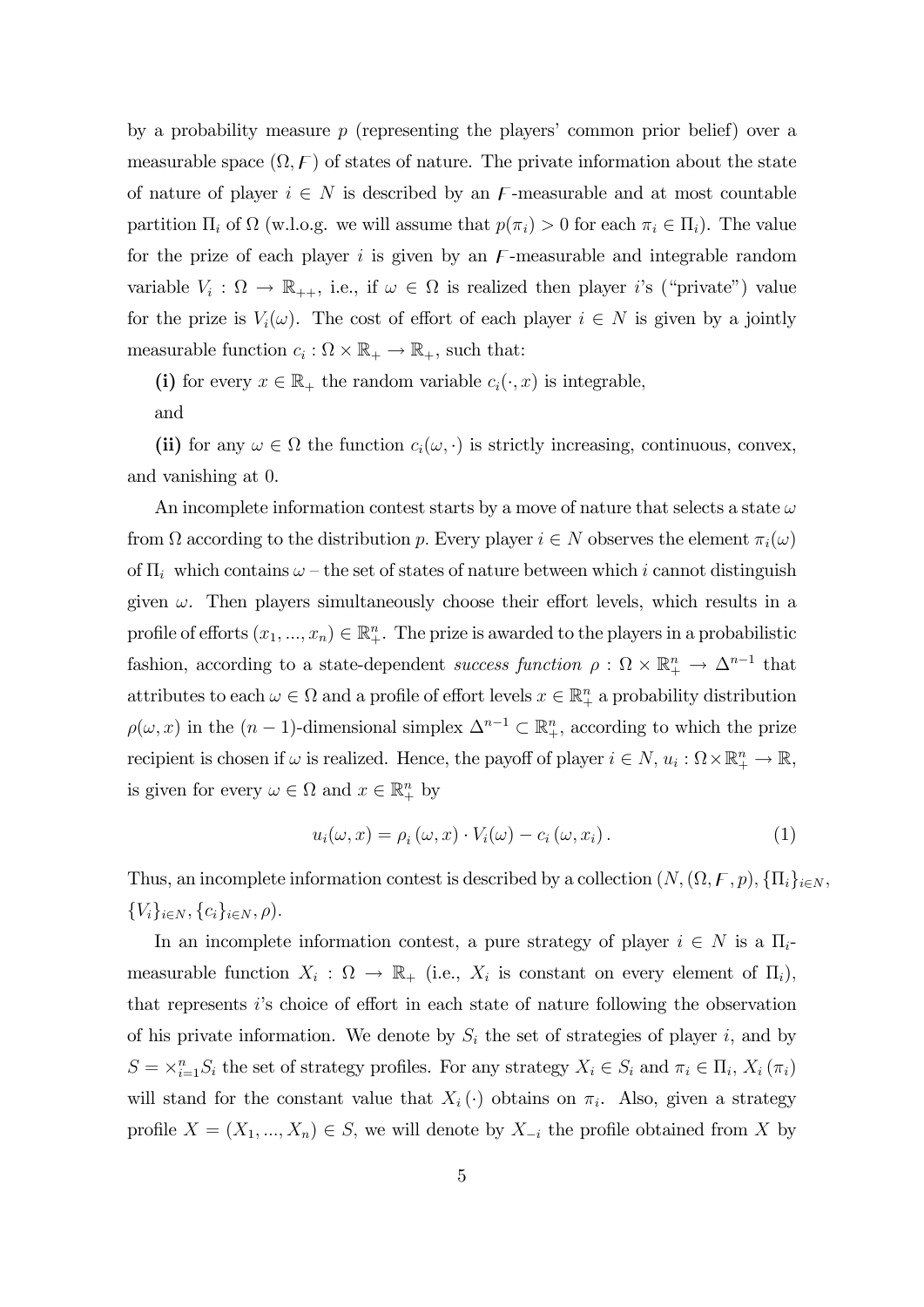suppressing the strategy of player  $i \in N$ . Throughout the paper we restrict attention to pure strategies.

Let  $X = (X_1, ..., X_n)$  be a strategy profile. We denote by  $U_i(X)$  the expected payoff of player  $i$ , i.e.,

$$
U_i(X) \equiv E[u_i(\cdot, (X_1(\cdot), ..., X_n(\cdot))].
$$

For  $\pi_i \in \Pi_i$ , we denote by  $U_i(X \mid \pi_i)$  the expected payoff of player i conditional on  $\pi_i$ , i.e.,

$$
U_i(X \mid \pi_i) \equiv E[u_i(\cdot, (X_1(\cdot), ..., X_n(\cdot)) \mid \pi_i].
$$

An *n*-tuple of strategies  $X^* = (X_1^*, ..., X_n^*)$  is a (Bayesian Nash) equilibrium if

$$
U_i(X^*) \ge U_i(X_{-i}^*, X_i)
$$
\n(2)

for every player  $i \in N$ , and every strategy  $X_i \in S_i$ ; or equivalently,

$$
U_i(X^* \mid \pi_i) \ge U_i(X_{-i}^*, x_i \mid \pi_i)
$$
\n(3)

for every  $i \in N$ , every  $\pi_i \in \Pi_i$ , and every effort  $x_i \in \mathbb{R}_+$  of player i (viewed here as a strategy in  $S_i$  with a constant value  $x_i$  on the set  $\pi_i$ ).

# 2.2 Generalizing Tullock Contests in the Incomplete Information Setup

The subclass of incomplete information contests that we now introduce is characterized by some simple properties of the contest success function. For  $x \in \mathbb{R}^n_+$  we denote by  $x_{-i} \in \mathbb{R}^{n-1}_+$  the profile of efforts obtained from x by suppressing the effort of player *i*, and by  $0 \in \mathbb{R}^n_+$  the zero vector (i.e., the profile of zero efforts in our context). A generalized Tullock contest is an incomplete information contest in which the success function  $\rho$  has the following properties at every  $\omega \in \Omega$ :

(iii)  $\rho(\omega, \cdot)$  is continuous on  $\mathbb{R}^n_+\setminus \{0\};$ 

(iv) for every  $i \in N$  and  $x_{-i} \in \mathbb{R}^{n-1}_+$ ,  $\rho_i(\omega, x_{-i}, x_i)$  is non-decreasing and concave in the effort  $x_i$  of player  $i$ ;

and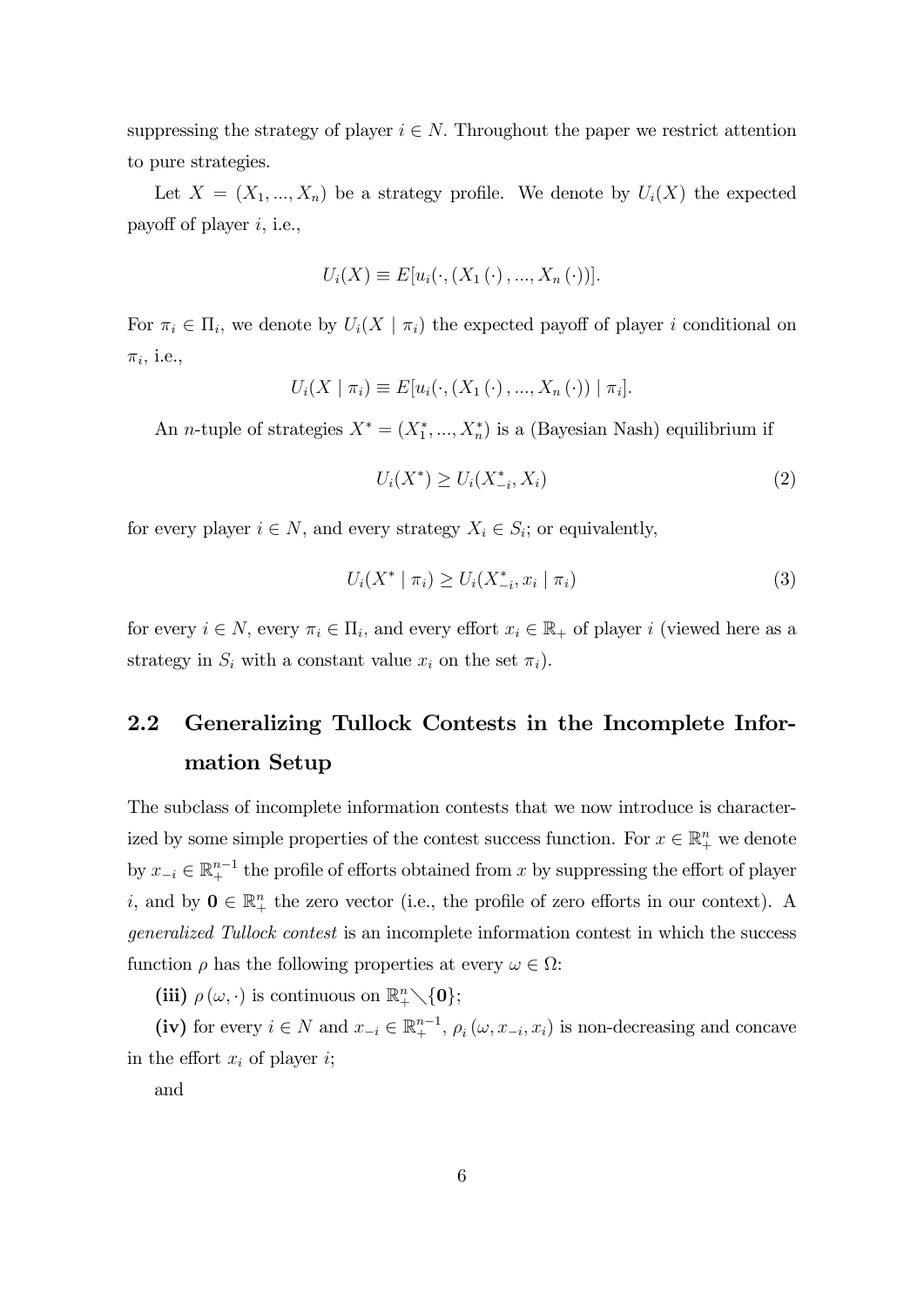(v) for every  $i \in N$  and  $x_i > 0$ ,  $\rho_i(\omega, \mathbf{0}_{-i}, x_i) = 1$ , i.e., if all players but i make zero effort at  $\omega$ , any positive effort by i guarantees that he gets the prize with probability 1 at that state of nature.<sup>8</sup>

If the set of states of nature  $\Omega$  is finite or countable, no restriction will be put on the dependence of the success function  $\rho$  on the state of nature. Only if  $\Omega$  is uncountable, we will assume that each player's chance of success,  $\rho_i(\cdot, x)$ , is constant given his information set  $\pi_i$ ; this will hold, in particular, when the chances of success are common knowledge of the players at every state of nature:

(vi) If  $\Omega$  is uncountable, then for every  $i \in N$  and  $x \in \mathbb{R}^n_+$ ,  $\rho_i(\cdot, x)$  is measurable with respect to  $\Pi_i$ .

A Tullock lottery contest is a particular case of a generalized Tullock contest, in which the state-independent success function  $\rho^T$  is given for each  $x \in \mathbb{R}^n_+\setminus\{0\}$  and  $i \in N$  by

$$
\rho_i^T(x) = \frac{x_i}{\sum_{j=1}^n x_j}.\tag{4}
$$

It is easy to see that  $\rho^T$  satisfies conditions (iii), (iv) and (v). More generally, conditions (iii)–(v) are satisfied by any success function  $\rho$  that is given for any  $\omega \in \Omega$ ,  $x \in \mathbb{R}^n_+ \backslash \{0\}$  and  $i \in N$  by

$$
\rho_i(\omega, x) = \frac{g_i(\omega, x_i)}{\sum_{j=1}^n g_j(\omega, x_j)},\tag{5}
$$

where for every  $\omega \in \Omega$  and  $j \in N$  the state-dependent production function for lotteries  $g_j(\omega, \cdot) : \mathbb{R}_+ \to \mathbb{R}_+$ , describing the productivity of j's efforts, is strictly increasing, continuous, concave, and vanishes at 0, and  $g_j(\cdot, x_j)$  is  $\Pi_i$ -measurable for every  $x_j \in \mathbb{R}_+$ . Thus, incomplete information contests with success functions given by (5) are also generalized Tullock contests.<sup>9</sup> In particular, the functional form in  $(5)$  can accommodate the commonly assumed contest success functions with  $g_i(\omega, x_i) = x_i^r$ , if the "impact parameter" r belongs to  $(0, 1]$ .

<sup>&</sup>lt;sup>8</sup>Notice that (v) implies (iv) for  $x_{-i} = 0_{-i}$  (due to the assumption that  $\rho_i(\omega, 0) \le 1$ ), and hence it would have sufficed to state property (iv) only for  $x_{-i} \in \mathbb{R}^{n-1}_{+} \setminus \{0_{-i}\}.$ 

<sup>9</sup>Existence of equilibrium in contests with success functions belonging to this class was established for the complete information case by Szidarovszky and Okuguchi (1997), under an additional assumption that each  $g_i(\omega, \cdot)$  is twice continuously differentiable.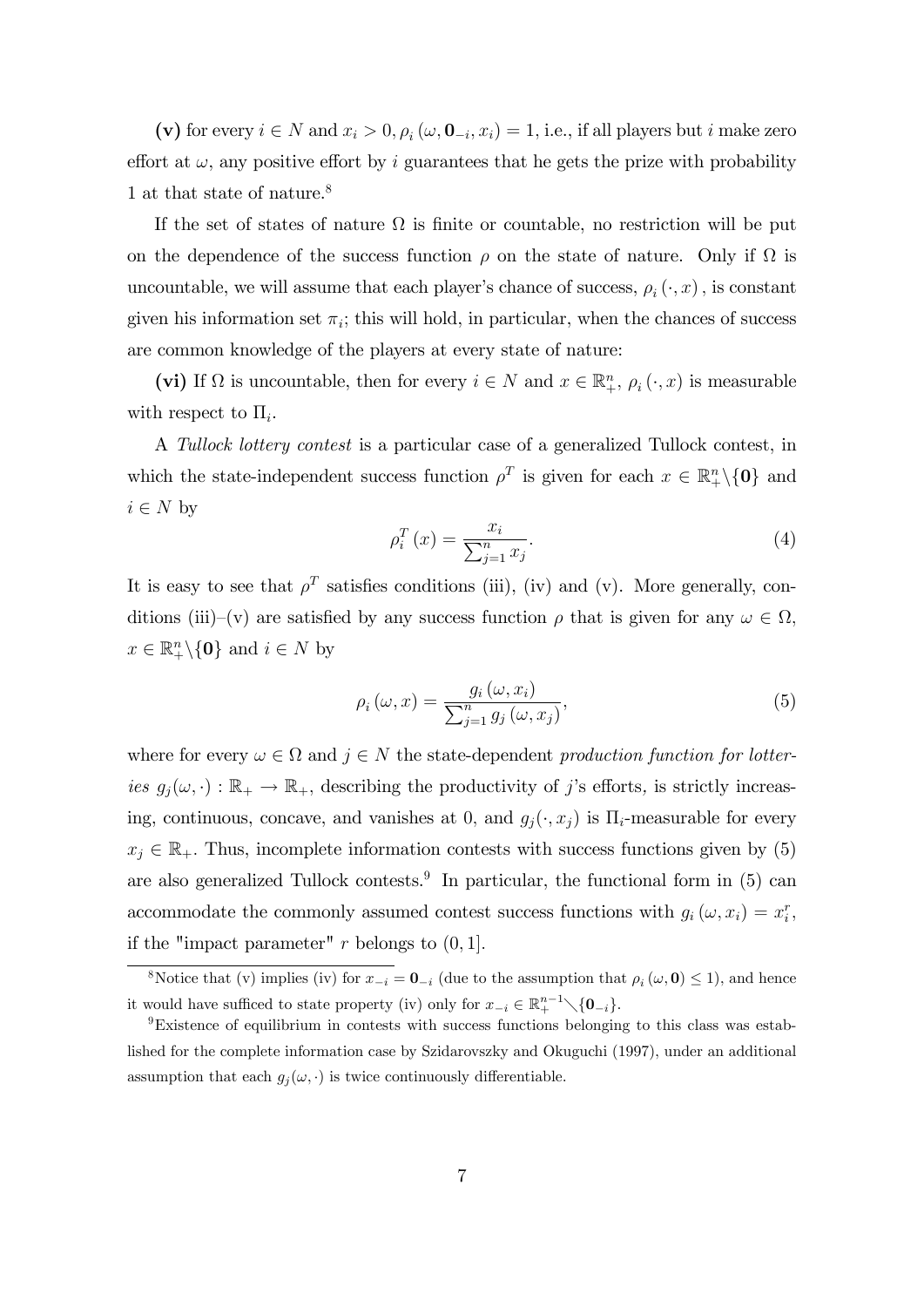### 3 Existence of Equilibrium

This section contains our equilibrium existence result.

Theorem. Every generalized Tullock contest has a (pure strategy) Bayesian Nash equilibrium.

**Proof.** Let  $C = (N, (\Omega, F, p), \{\Pi_i\}_{i \in N}, \{V_i\}_{i \in N}, \{c_i\}_{i \in N}, \rho)$  be a generalized Tullock contest.

**Step 1.** This step is needed only if  $\Omega$  is uncountable. In this case, we will construct an equivalent generalized Tullock contest with at most countable set of states of nature, each of which occurs with positive probability.

Let  $\Omega'$  be the set of all positive probability elements of  $\Pi$ , where  $\Pi = \vee_{i \in N} \Pi_i$  is the coarsest partition of  $\Omega$  that refines each  $\Pi_i$ . Note that, as each  $\Pi_i$  is at most countable, so is  $\Omega'$ . Define the probability distribution p' on  $\Omega'$  by  $p'(\{\omega'\}) = p(\omega')$ for every  $\omega' \in \Omega'$ , and, for every  $i \in N$ , consider the partition  $\Pi'_{i}$  of  $\Omega'$  that consists of the sets  $\pi'_i = {\omega' \in \Omega' \mid \omega' \subset \pi_i}$  for every  $\pi_i \in \Pi_i$ . Furthermore, for every  $\omega' \in \Omega'$ ,  $x \in \mathbb{R}_+^n$ , and  $i \in N$ , define

$$
V'_{i}(\omega') \equiv E[V_{i}(\cdot) | \omega'] \text{ and } c'_{i}(\omega', x_{i}) \equiv E[c_{i}(\cdot, x_{i}) | \omega'],
$$

and also note that

$$
\rho'_{i}(\omega', x) \equiv \rho_{i}(\omega, x) \text{ if } \omega \in \omega'
$$

is well-defined as  $\rho_i$  is  $\Pi_i$ -measurable by condition (vi). It is easy to see that the functions  ${V_i'}_{i \in N}$  are integrable on  $\Omega'$ , and that  ${c_i'}_{i \in N}$  and  $\rho'$  satisfy conditions (i)-(v) with  $\Omega'$  as the new set of states of nature (specifically, the continuity of  $c'_{i}(\omega', \cdot)$ in condition (ii) is an implication of the dominated convergence theorem and the assumptions on  $c_i$ ). Thus,  $C' = (N, (\Omega', 2^{\Omega'}, p'), \{\Pi'_i\}_{i \in N}, \{V'_i\}_{i \in N}, \{c'_i\}_{i \in N}, \rho')$  also constitutes a generalized Tullock contest. Denote by  $u'_{i}(\cdot, \cdot)$  the state-dependent payoff function of player i in  $C'$ , and by  $U'_{i}$  his expected payoff function.

Since every strategy  $X_i$  of player  $i \in N$  obtains the constant value  $X_i(\pi_i)$  on each  $\pi_i \in \Pi_i$ , it is identifiable with his strategy  $X_i'$  in C' that obtains the value  $X_i(\pi_i)$  on each  $\pi'_i \in \Pi'_i$  (where  $\pi_i = \cup \pi'_i$  up to a zero-probability set); the map  $X_i \longrightarrow X'_i$  is a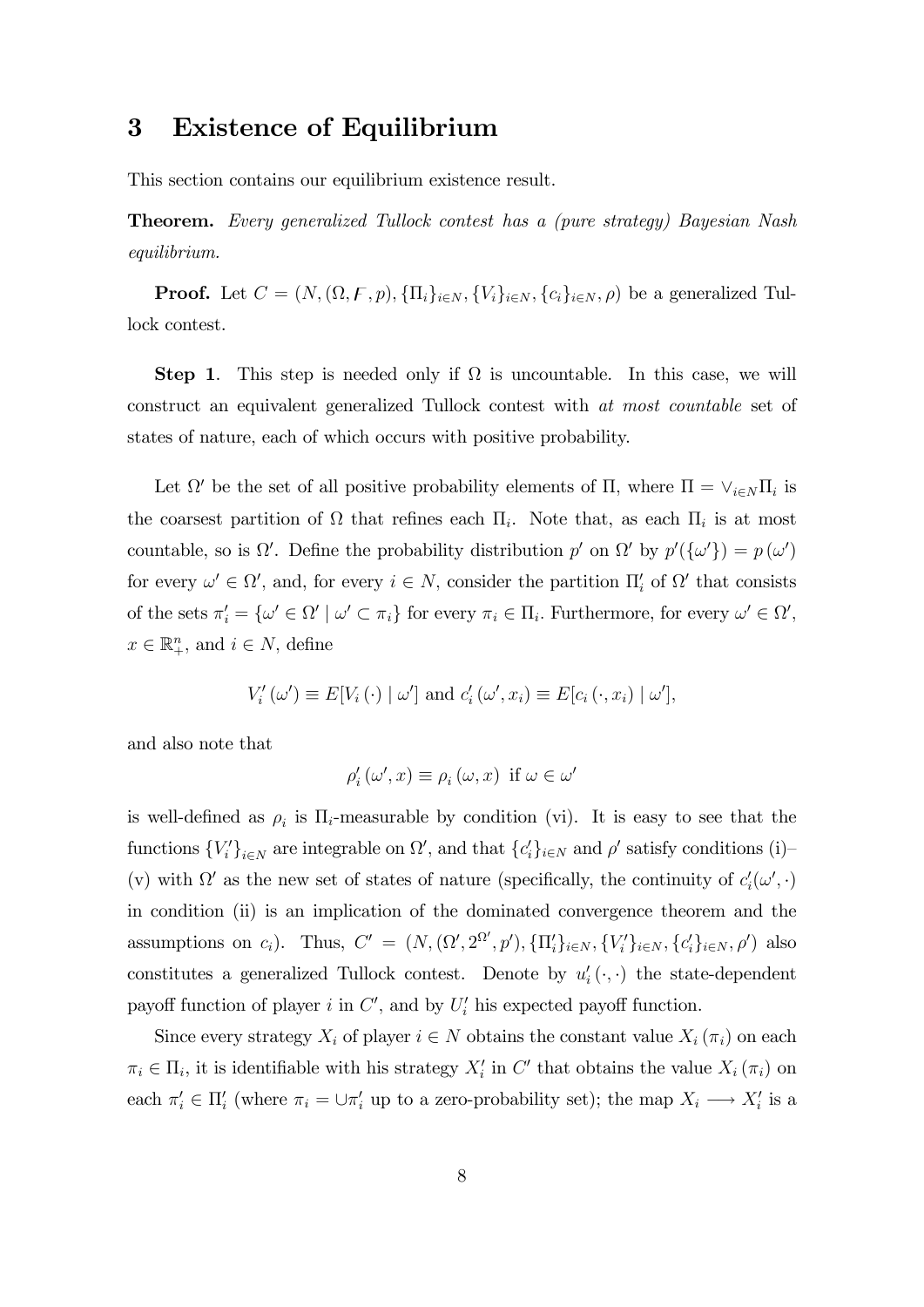bijection. Given a strategy profile  $X = (X_1, ..., X_n)$ , observe that for every  $\omega' \in \Omega'$ 

$$
E[u_i(\cdot,(X_1(\cdot),...,X_n(\cdot)) \mid \omega']
$$
  
=  $\rho'_i(\omega',x) \cdot E[V_i(\cdot) | \omega'] - E[c_i(\cdot,x_i) | \omega']$   
=  $\rho'_i(\omega',x) \cdot V'_i(\omega') - c'_i(\omega',x_i)$   
=  $u'_i(\omega', (X'_1(\omega'),...,X'_n(\omega'))$ .

It follows that

$$
U_i(X) = E[u_i(\cdot, (X_1(\cdot), ..., X_n(\cdot))]
$$
  
= 
$$
\sum_{\omega' \in \Omega'} E[u_i(\cdot, (X_1(\cdot), ..., X_n(\cdot)) | \omega'] \cdot p(\omega')
$$
  
= 
$$
\sum_{\omega' \in \Omega'} u'_i(\omega', (X'_1(\omega'), ..., X'_n(\omega')) \cdot p'(\{\omega'\})
$$
  
= 
$$
U'_i(X').
$$

The contests  $C$  and  $C'$  are therefore equivalent (under the above identification of strategies).

We conclude that it entails no loss of generality to assume that the set of states of nature  $\Omega$  in the given contest C is at most countable, and that each state in  $\Omega$  occurs with positive probability.<sup>10</sup> These assumptions on  $C$  will be maintained henceforth.

**Step 2.** We will now construct a "bounded" variant of the given contest  $C$ , in which the strategy sets are compact.

Since the cost function of each player is strictly increasing and convex in the player's effort,  $\lim_{x_i \to \infty} c_i(\cdot, x_i) = \infty$ , and hence  $\lim_{x_i \to \infty} E[c_i(\cdot, x_i) \mid \pi_i] = \infty$  by Fatou's lemma for every  $i \in N$  and  $\pi_i \in \Pi_i$ . It follows that every  $i \in N$  and  $\pi_i \in \Pi_i$  there exists  $Q_{\pi_i}^i > 0$  such that  $E[V_i(\cdot) | \pi_i] < E[c_i(\cdot, Q_{\pi_i}^i) | \pi_i]$ . Since  $E[c_i(\cdot, 0) | \pi_i] = 0$ , and  $E[c_i(\cdot, x_i) | \pi_i]$  is continuous in  $x_i$  on the interval  $[0, Q_{\pi_i}^i]$  (the latter property follows from the dominated convergence theorem and the monotonicity of  $c_i(\cdot, x_i)$  in  $x_i$ ), there exists  $0 < \overline{Q}^i_{\pi_i} < Q^i_{\pi_i}$  such that

$$
E[V_i(\cdot) \mid \pi_i] < E[c_i(\cdot, \overline{Q}_{\pi_i}^i) \mid \pi_i] < E[V_i(\cdot) \mid \pi_i] + 1. \tag{6}
$$

<sup>&</sup>lt;sup>10</sup>If  $\Omega$  is countable in the original contest C, simply strike out all zero-probability states of nature to obtain an equivalent contest.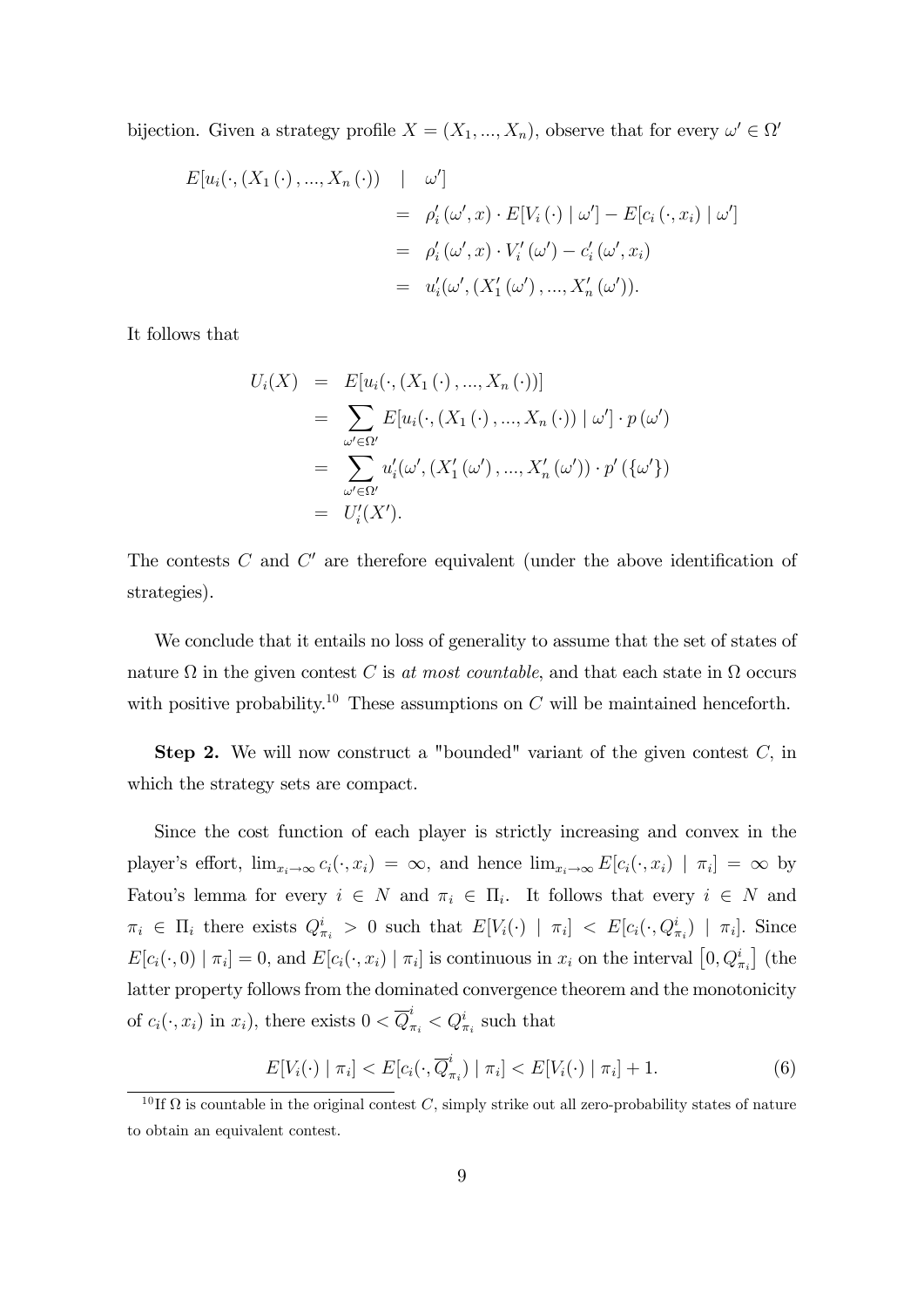Consider a variant  $\overline{C}$  of the given contest C, in which the effort set of each player i is restricted to be the bounded interval  $\left[0,\overline{Q}_{i}^{i}\right]$  $\pi_i$ given his information set  $\pi_i$ . In  $\overline{C}$ , the set of strategies of player  $i, S_i$ , is identifiable with the *compact* and metrizable product set  $\times_{\pi_i \in \Pi_i}$  $\left[0,\overline{Q}_{\tau}^{i}\right]$  $\pi_i$ | via the the bijection  $X_i \longleftrightarrow (X_i(\pi_i))_{\pi_i \in \Pi_i}$ , and player  $i$ 's expected payoff function  $U_i$  is *concave* in  $i$ 's own strategy (as the state-dependent payoff function  $u_i(\cdot, x)$  is concave in the variable  $x_i$ , which follows from conditions  $(ii)$  and  $(iv)$ ).

For each  $i \in N$ , the expected payoff function  $U_i$  is not continuous on  $\overline{S} = \times_{i=1}^n \overline{S}_i$ , but we will show that it is continuous on  $\overline{S}_+$ , where  $\overline{S}_+ \subset \overline{S}$  is the set that consists of strategy-profiles X such that  $X(\cdot) \neq \mathbf{0}$  on  $\Omega$ . Indeed, consider a sequence  $(X^k)_{k=1}^{\infty} \subset$  $\overline{S}_+$  of strategy profiles that converge (pointwise) to a profile  $X \in \overline{S}_+$ . Then

$$
\lim_{k \to \infty} E[\rho_i(\cdot, X^k(\cdot)) \cdot V_i(\cdot)] = E[\rho_i(\cdot, X(\cdot)) \cdot V_i(\cdot)]
$$

by the dominated convergence theorem and the fact that  $\rho$  is continuous on  $\mathbb{R}^n_+\setminus\{0\}$ by condition (iv), and

$$
\lim_{k \to \infty} E[c_i(\cdot, X_i^k(\cdot))] = E[c_i(\cdot, X_i(\cdot))]
$$

by the dominated convergence theorem<sup>11</sup> and the continuity of the cost function which is ensured by condition (ii). It now follows from (1) that  $\lim_{k\to\infty} U_i(X^k) = U_i(X)$ .

Each function  $U_i$  is, moreover, *lower semi-continuous* in the variable  $X_i \in S_i$ ; i.e., for a fixed  $X_{-i} \in \overline{S}_{-i} \equiv \times_{j \neq i} \overline{S}_j$  and every sequence  $(X_i^k)_{k=1}^{\infty} \subset \overline{S}_i$  that converges (pointwise) to  $X_i$ ,  $\liminf_{k\to\infty} U_i(X_{-i}, X_i^k) \ge U_i(X_{-i}, X_i)$ . Indeed, since the *i*<sup>th</sup> component of the success function,  $\rho_i$ , is lower semi-continuous in  $x_i \in \mathbb{R}_+$  as follows from conditions (iii) and (v), and the cost function is continuous in  $x_i \in \mathbb{R}_+$ , using (1) we obtain  $\liminf_{k\to\infty} u_i\left(\cdot, X_{-i}\left(\cdot\right), X_i^k\left(\cdot\right)\right) \geq u_i\left(\cdot, X_{-i}\left(\cdot\right), X_i\left(\cdot\right)\right)$ . It follows from Fatou's lemma that  $\liminf_{k\to\infty} U_i\left(X_{-i}, X_i^k\right) \ge U_i\left(X_{-i}, X_i\right)$ .

Given the compactness of  $S_i$  and the concavity of  $U_i$  in the variable  $X_i \in S_i$ , for each  $i \in N$ , existence of equilibrium in  $\overline{C}$  is guaranteed by Theorem 3.1 of Reny (1999), provided  $\overline{C}$  is in addition *better-reply-secure*: if (a)  $(X^k)_{k=1}^{\infty} \subset \overline{S}$  is a sequence such that the (pointwise) limit  $X \equiv \lim_{k \to \infty} X^k$  exists and X is not a Bayesian Nash

<sup>&</sup>lt;sup>11</sup>The cost of *i* is bounded from above by the function that is equal to  $c_i(\cdot, \overline{Q}_i^i)$  $(\pi_i)$  on each  $\pi_i$ , which is integrable by the second inequality in (6).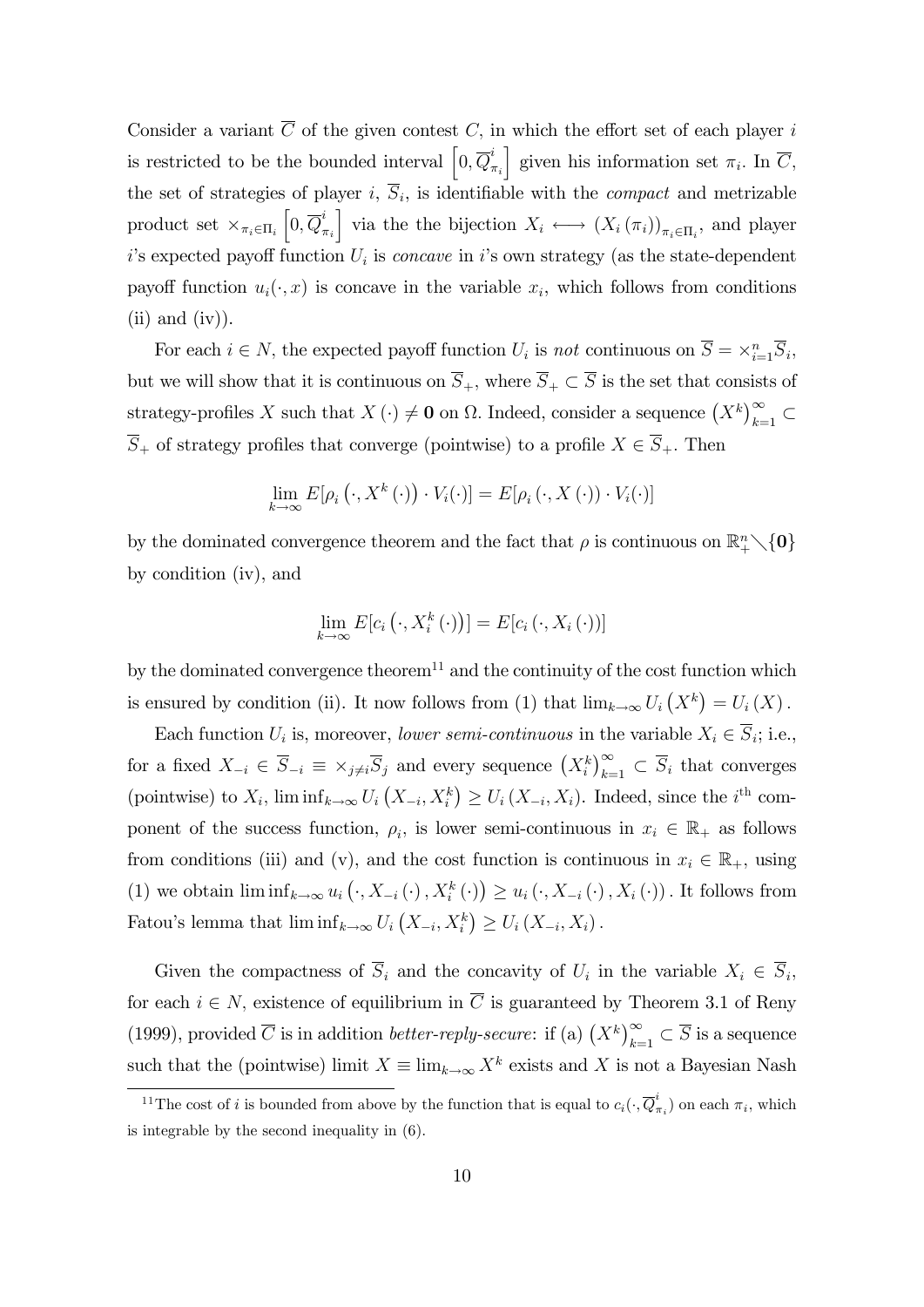equilibrium in  $\overline{C}$ ; and (b)  $w_i \equiv \lim_{k \to \infty} U_i(X^k)$  exists for every  $i \in N$ , then there must be some player *i* that can *secure* a payoff greater than  $w_i$  at  $X$ , i.e., there exist  $Y_i \in S_i$ ,  $z_i > w_i$ , and an open neighborhood  $W \subset S_{-i}$  of  $X_{-i}$  such that  $U_i(X'_{-i}, Y_i) \geq z_i$  for every  $X'_{-i} \in W$ .

**Step 3.** We will show that  $\overline{C}$  is, indeed, better-reply-secure.

Let  $(X^k)_{k=1}^{\infty}$ , X, and  $(w_i)_{i\in N}$  be as above. If  $X \in \overline{S}_+$ , then the functions  $(U_i)_{i\in N}$ are continuous at X and hence  $w_i = U_i(X)$  for every  $i \in N$ . Since X is not an equilibrium by assumption, there exist  $i \in N$  and  $Y_i \in \overline{S}_i$  such that

$$
U_i(X_{-i}, Y_i) > w_i + \varepsilon \tag{7}
$$

for some  $\varepsilon > 0$ . It can be assumed w.l.o.g. that  $Y_i$  is strictly positive, as  $U_i$  is lower semi-continuous in the *i*<sup>th</sup> variable. By the continuity of  $U_i$  at  $(X_{-i}, Y_i) \in \overline{S}_+$ ,  $U_i(X'_{-i}, Y_i) \geq z_i \equiv w_i + \frac{\varepsilon}{2}$  $\frac{\varepsilon}{2}$  for every  $X'_{-i}$  in some open neighborhood W of  $X_{-i}$ , and thus *i* can secure at X a payoff greater than  $w_i$ .

Assume now that  $X \in S \backslash S_+$ ; thus,  $X(\omega^*) = \mathbf{0}$  for some  $\omega^* \in \Omega$ . Since  $\Omega$  is at most countable, which can be assumed w.l.o.g. following step 1 of the proof, the set  $(\Delta^{n-1})^{\Omega}$  (where, recall,  $\Delta^{n-1}$  denotes the  $n-1$ -simplex in  $\mathbb{R}^n$ ) is metrizable and hence sequentially compact in the product topology. We can therefore consider an accumulation point  $(\widetilde{p}(\omega))_{\omega \in \Omega}$  of the sequence  $\{(\rho(\omega, X^k(\omega)))\}$  $_{\omega \in \Omega} \}_{k=1}^{\infty}$ . Assume w.l.o.g. (passing to a subsequence if necessary) that  $\lim_{k\to\infty} (\rho(\omega, X^k(\omega)))$  $\int \omega \in \Omega$  =  $(\widetilde{p}(\omega))_{\omega \in \Omega}$ . Define, for every  $\omega \in \Omega$  and  $i \in N$ ,

$$
\widetilde{w}_i(\omega) \equiv \widetilde{p}_i(\omega) \cdot V_i(\omega) - c_i(\omega, X_i(\omega)).
$$

By the continuity of the cost function and the dominated convergence theorem,  $w_i =$  $E\left(\widetilde{w}_i\left(\cdot\right)\right).$ 

Since  $\widetilde{p}(\omega^*)$  is a probability vector, there exists  $i \in N$  for whom

$$
\widetilde{p}_i\left(\omega^*\right) < 1. \tag{8}
$$

For any  $0 < \varepsilon < Q$ , consider a strategy  $Y_i^{\varepsilon} \in \overline{S}_i$  given by  $Y_i^{\varepsilon}(\cdot) \equiv \max\{X_i(\cdot), \varepsilon\}$ . (In particular,  $Y_i^{\varepsilon}(\pi_i(\omega^*)) = \varepsilon$ .) Then for any  $\omega \in \Omega$  with  $X(\omega) \neq \mathbf{0}$ ,

$$
\lim_{\varepsilon \to 0+} u_i(\omega, X_{-i}(\omega), Y_i^{\varepsilon}(\omega)) = \lim_{\varepsilon \to 0+} \left[ \rho_i(\omega, X_{-i}(\omega), Y_i^{\varepsilon}(\omega)) \cdot V_i(\omega) - c_i(\omega, Y_i^{\varepsilon}(\omega)) \right] = \widetilde{w}_i(\omega),
$$
\n(9)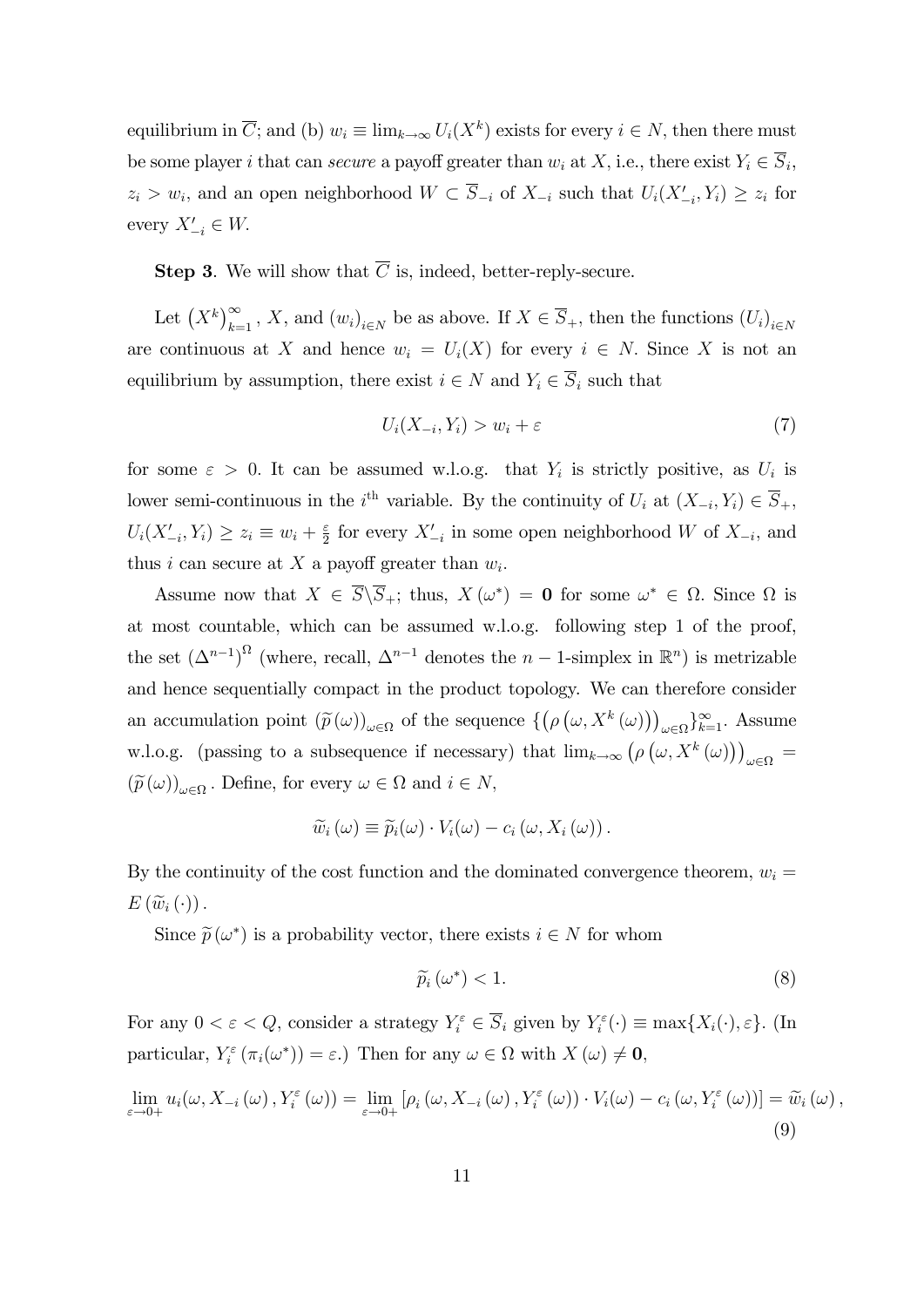since  $\rho_i$  is continuous at  $X(\omega) \neq \mathbf{0}$  and therefore  $\lim_{\varepsilon \to 0+} \rho_i(\omega, X_{-i}(\omega), Y_i^{\varepsilon}(\omega)) =$  $\lim_{k\to\infty}\rho_i\left(\omega,X^k\left(\omega\right)\right)=\widetilde{p}_i\left(\omega\right)$ . And for any  $\omega\in\Omega$  with  $X\left(\omega\right)=\mathbf{0}$ ,

$$
\lim_{\varepsilon \to 0+} u_i(\omega, X_{-i}(\omega), Y_i^{\varepsilon}(\omega)) = \lim_{\varepsilon \to 0+} \left[ \rho_i(\omega, 0_{-i}, \varepsilon) \cdot V_i(\omega) - c_i(\omega, \varepsilon) \right] = V_i(\omega) \ge \widetilde{w}_i(\omega)
$$
\n(10)

by property (v) of  $\rho$ , with a *strict inequality* for  $\omega = \omega^*$  as follows from (8) and the assumption that every  $V_i(\omega)$  is strictly positive. It is then implied by (9) and (10) and the dominated convergence theorem that  $12$ 

$$
\lim_{\varepsilon \to 0+} U_i(X_{-i}, Y_i^{\varepsilon}) > E(\widetilde{w}_i(\cdot)) = w_i.
$$
\n(11)

Now fix some  $\varepsilon > 0$  for which  $U_i(X_{-i}, Y_i^{\varepsilon}) > w_i + \varepsilon$  (it exists by (11)), and denote  $Y_i \equiv Y_i^{\varepsilon}$ . By definition,  $(X_{-i}, Y_i)$  satisfies (7), and repeating the arguments following (7) shows that i can secure a payoff greater than  $w_i$ . Thus C is better-reply-secure.

We conclude that C possesses some Bayesian Nash equilibrium  $X^*$ . In particular,  $X^*$  satisfies (3) for every  $i \in N$ ,  $\pi_i \in \Pi_i$ , and  $x_i \in \left[0, \overline{Q}_i\right]$  $\pi_i$ ]. But note that every  $x_i > \overline{Q}_i^i$  $\pi_i$  leads to a negative expected payoff to player i conditional on  $\pi_i \in \Pi_i$  (this follows from the first inequality in  $(6)$ , which can be improved upon by lowering the effort on  $\pi_i$  to zero. Thus, in contemplating a unilateral deviation from  $X_i^*(\pi_i)$ conditional on  $\pi_i$ , player i is never worse off by limiting himself to efforts  $0 \le x_i \le \overline{Q}_i^i$  $_{\pi_i}^{\cdot}$  . But this means that  $X^*$  satisfies (3) for every  $x_i \in \mathbb{R}_+$ . Since this is the case for every  $i \in N$  and every  $\pi_i \in \Pi_i$ ,  $X^*$  is a Bayesian Nash equilibrium of the original contest  $C.$ 

Our theorem makes no assumptions about players' private information, and applies regardless of whether players have private or common values, or whether their costs of effort are the same or different. It also implies existence of a Bayesian Nash equilibrium in a generalized Tullock contest in Harsanyi's types model, where each playerís uncertain type represents his private information, and players have a common prior distribution over all possible realizations of types, provided each player's type set is at most countable. (In the discrete case, these two models of incomplete information games are equivalent  $-$  see Jackson (1993) and Vohra (1999).)

 $12$ Recall that the cost of i is bounded from above by an integrable function that is equal to  $c_i(\cdot, {\overline{Q}}_7^i$  $\sigma_{\pi_i}^*$ ) on each  $\pi_i$ , and that w.l.o.g. (following step 1 of the proof)  $p(\{\omega^*\}) > 0$ .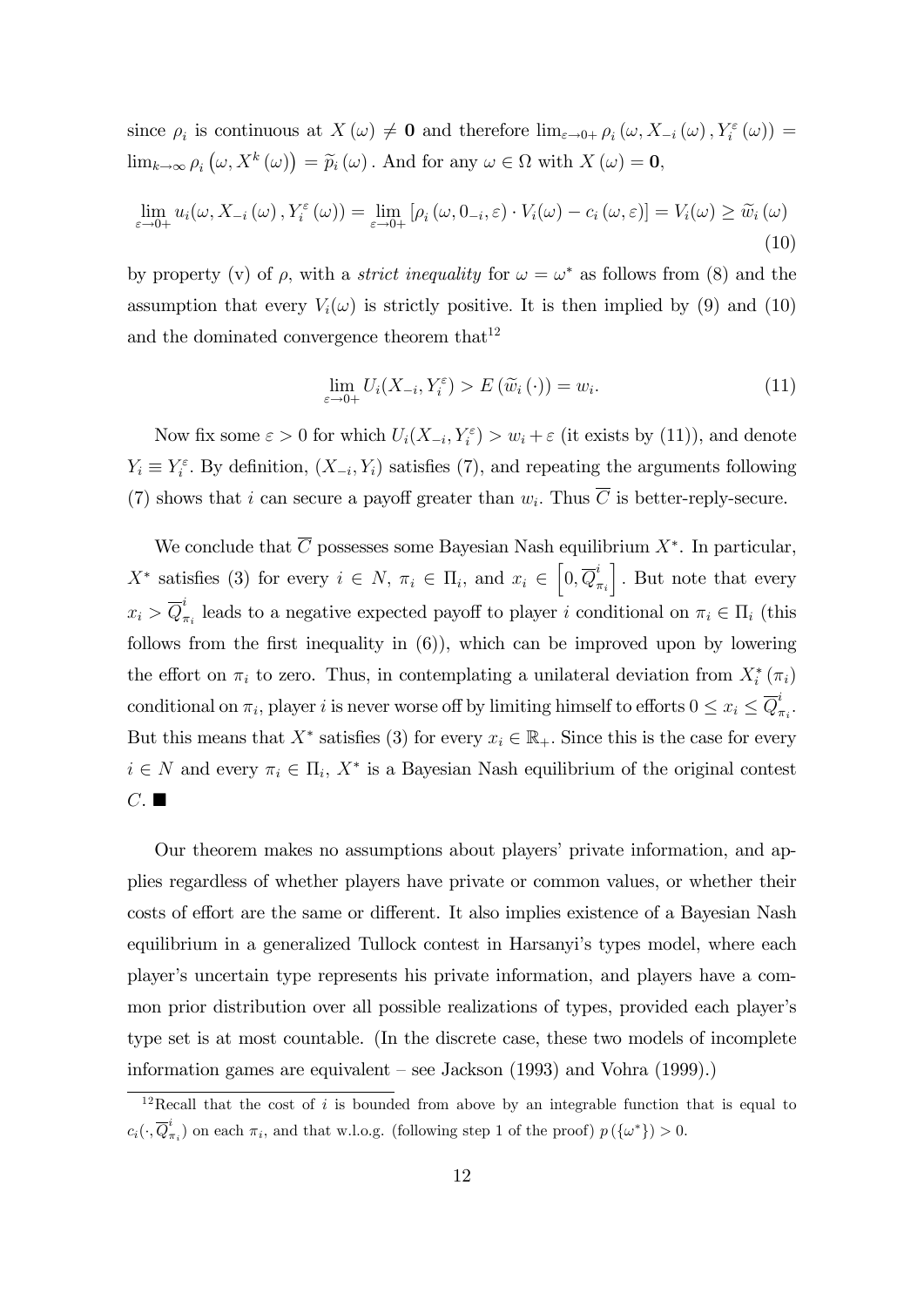The remark below, which follows from Theorem 1 of Ewerhart and Quartieri  $(2013)$ , states sufficient conditions under which an equilibrium in a generalized Tullock contest is unique.

**Remark.** Suppose that in a generalized Tullock contest: (a)  $\Omega$  is finite, (b) the state-dependend production functions  $(g_i(\omega, \cdot))_{i \in N, \omega \in \Omega}$  in (5) are twice differentiable and  $\rho_i(\omega, 0) < 1$  for every  $i \in N$  and  $\omega \in \Omega$ , (c) players' state-dependent cost functions  $(c_i(\omega, \cdot))_{i \in N, \omega \in \Omega}$  are twice differentiable, and (d) each player i's value function  $v_i$  has the form  $v_i(\omega) = v(\omega) \cdot k_i(\omega)$ , where  $v : \Omega \to R_{++}$ , and  $k_i : \Omega \to R_{++}$  is  $\Pi_i$ -measurable. Then the contest has a unique (pure strategy) Bayesian Nash equilibrium.

# References

- [1] Baye, M., Hoppe, H.: The strategic equivalence of rent-seeking, innovation, and patent-race games. Games and Economic Behavior 44(2), 217-226 (2003).
- [2] Clark, D., Riis, C.: Contest success functions: an extension. Economic Theory 11, 201-204 (1998).
- [3] Cornes, R., Hartley, R.: Asymmetric contests with general technologies. Economic Theory 26, 923-946 (2005).
- [4] Einy, E., Haimanko, O., Orzach, R., Sela, A.: Dominant strategies, superior information, and winner's curse in second-price auctions. International Journal of Game Theory 30, 405-419 (2001).
- [5] Einy, E., Haimanko, O., Orzach, R., Sela, A.: Dominance solvability of secondprice auctions with differential information. Journal of Mathematical Economics 37, 247-258 (2002).
- [6] Einy, E., Haimanko, O., Moreno, D., Sela, A., Shitovitz, B.: Tullock contests with asymmetric information. Working paper, Ben-Gurion University of the Negev (2013).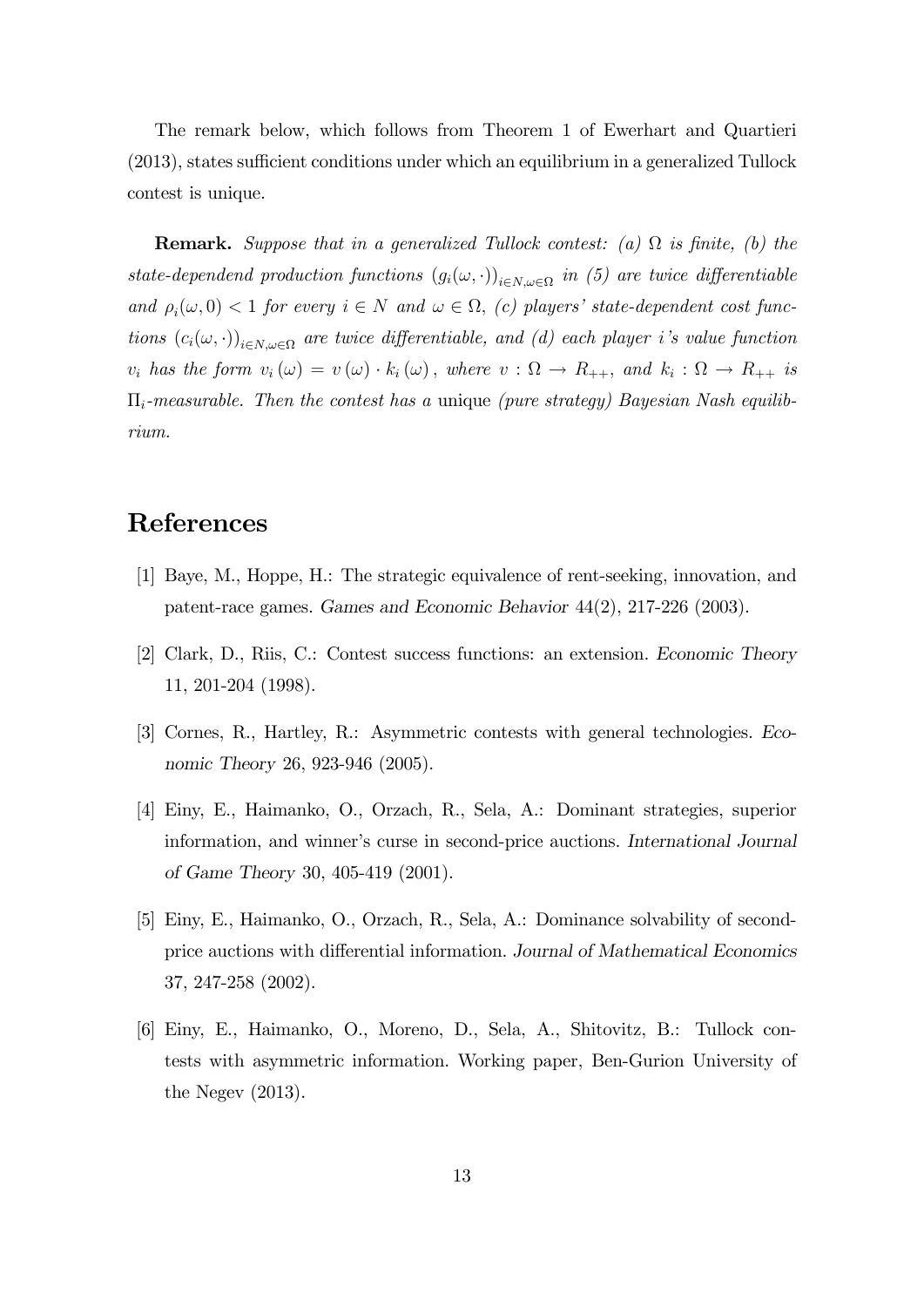- [7] Ewerhart, C., Quartieri, F.: Unique equilibrium in contests with incomplete information, Manuscript, November 2013.
- [8] Fey, M.: Rent-seeking contests with incomplete information. Public Choice 135(3), 225-236 (2008).
- [9] Forges, F., Orzach, R.: Core-stable rings in second price auctions with common values. Journal of Mathematical Economics 47, 760-767 (2011).
- [10] Hurley, T., Shogren, J.F.: Effort levels in a Cournot Nash contest with asymmetric information. Journal of Public Economics 69 195-210 (1998).
- [11] Jackson, M.: Bayesian implementation. Econometrica 59, 461-477 (1993)
- [12] Malueg, D.A., Yates, A.J.: Rent seeking with private values. Public Choice 119,  $161–178$  (2004).
- [13] Malueg, D., Orzach, R.: Revenue comparison in common-value auctions: two examples. Economics Letters 105, 177-180 (2009).
- [14] Malueg, D., Orzach, R.: Equilibrium and revenue in a family of common-value first-price auctions with differential information. International Journal of Game Theory 41(2), 219-254 (2012).
- [15] Perez-Castrillo, D., Verdier, T.: A general analysis of rent-seeking games. Public Choice 73, 335-350 (1992).
- [16] Reny, P.: On the existence of pure and mixed strategy Nash equilibria in discontinuous games. Econometrica 67, 1029-1056 (1999).
- [17] Ryvkin, D.: Contests with private costs: beyond two players. European Journal of Political Economy 26, 558-567 (2010).
- [18] Skaperdas, S.: Contest success functions. Economic Theory 7, 283-290 (1996).
- [19] Szidarovszky, F., Okuguchi, K.: On the existence and uniqueness of pure Nash equilibrium in rent-seeking games. Games and Economic Behavior 18, 135-140 (1997).